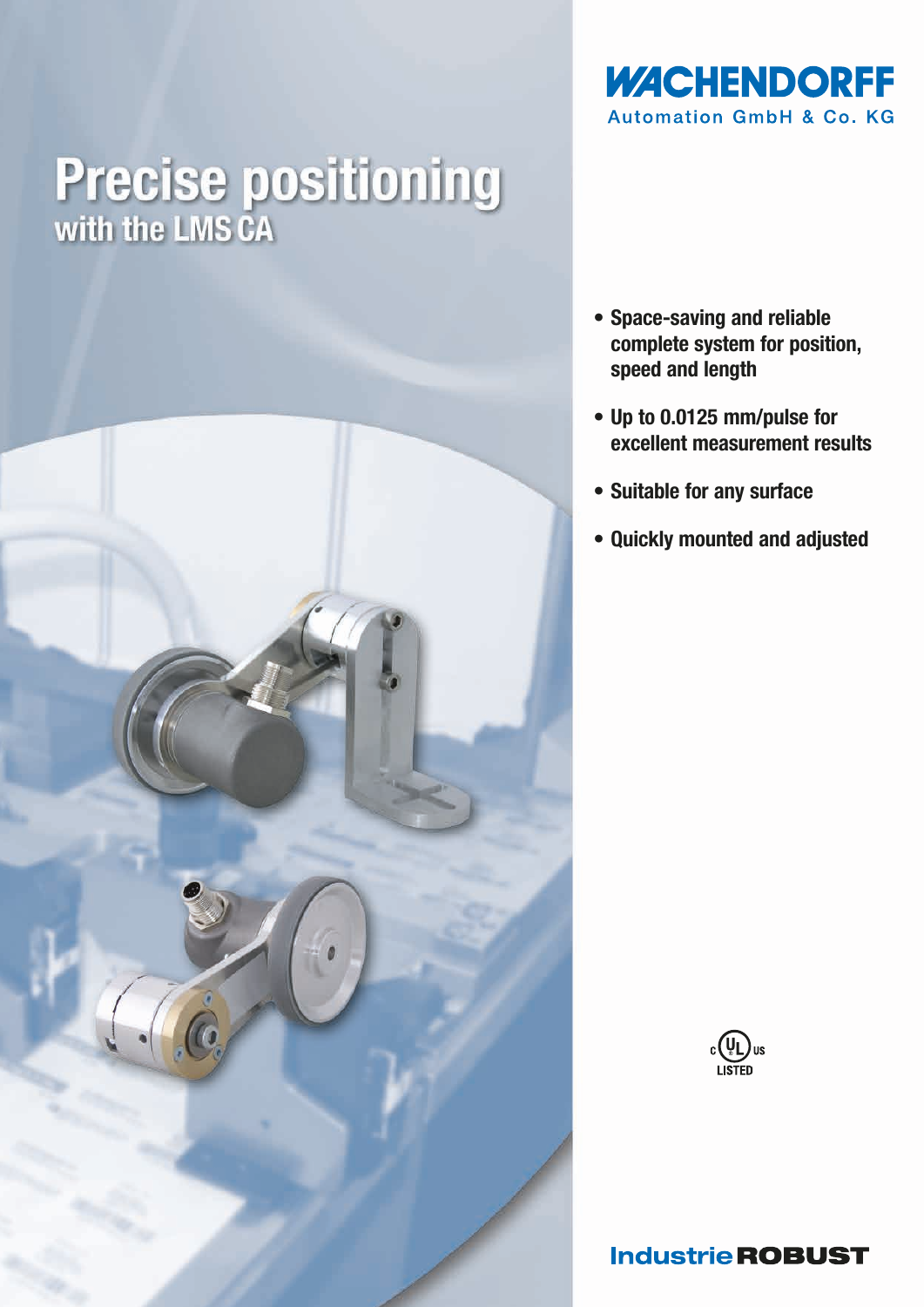# LMSCA the ultra compact and robust length measuring system including encoder WDGP 36A and 200 mm measuring wheel

- Space-saving and reliable complete system for position, speed and length
- Up to 0.0125 mm/pulse for excellent measurement results
- Suitable for many surfaces
- Absorbent mounting
- Contact pressure easily adaptable by intelligent central adjustment
- Quickly mounted and adjusted

The patented tooth grid has been developed for simple and definite mounting for a longer service life. The LMSCA is rigidly mounted using the multiple mounting options, with the measuring wheel placed loosely on the moving material. The teeth are loosened with only one central screw, which is secure against loss, and a defined force of the measuring wheel is applied to the material with the tooth grid.

Compared to other systems without this method, it depends on the skill of the assembler how much force is applied to the material. Depending on the surface of the material, you want to select the contact pressure as high as possible in order to exclude possible slippage and, on the other hand, you don't want to damage the material or the surface of the measuring wheel. With the toothing, you can give the technician a clear specification of how high the contact pressure should be, with up to 20 N in steps of 5 N. The spiral spring design ensures that the contact pressure is as high as required to avoid possible slippage.

The designed spiral spring ensures that the set contact pressure is permanently applied and also elegantly compensates for larger unevenness and ensures contact with the material at all times.

Depending on the desired area of application, the system with its detailed solutions offers some great benefits.

### Small, compact and very accurate:

The LMSCA is only 120 mm long and equipped with a 36 mm diameter rotary encoder. The rotary encoder can provide (depending on the order number) 1 ppr up to 16,384 ppr and thus supplies the right number of pulses for your application. The LMSCA length measuring system achieves a resolution of up to 0.0125 mm/pulse. Alternatively, as an absolute encoder with the patented QuattroMag singleturn technology and EnDra - multiturn technology, the encoder can send e.g. CAN messages, RS 485 or SSI signals.

### Can be mounted anywhere:

The encoder is fixed by a clamp, which allows the connector outlet to be positioned as desired. The encoder has a radial connector outlet. A mounting bracket with 2 elongated holes and a cross hole offers every freedom to mount the LMSCA perfectly.

### Suitable for any surface:

The measuring wheels with a circumference of 145/200 mm have different surfaces for use on all materials, such as plastic, PVC, painted surfaces, paper, cardboard, metal, textiles, carpet, rubber, foil, etc. with a contact pressure of up to 20 N in 5 N increments that can be precisely adjusted via the grid for optimum protection of the material vs. contact pressure.

#### Can be used everywhere:

The robust construction and the durable and stable bearing of the swing arm and the encoder are designed for a wide range of applications. Wherever a speed or position is to be measured, such as on an assembly line, in continuous production/measurement or in reversing movements at greater distances, the LMS-CA is suitable as a reliable sensor.

- In-line speed measurement for high quality marking of wood, cardboard boxes or packaged food or medicines with e.g. Date Code, Expired Date, Lot, etc.
- In-line speed measurement for quality monitoring with cameras of e.g. foils, carpets, cables, laminates, pipes, décor.
- In-line distance measurement for the determination of volume and tons with an additional sensor, e.g. for parcel services or in quarries.
- In-line speed measurement for gluing cardboard boxes or foils
- Speed and position measurement for storage and retrieval machines can also be realised with a pinion and a toothed rail

The compact LMSCA has a high protection class of IP67, at the shaft input IP65, is supplied with 4.75 to 32 VDC, delivers ABN and inverted signals in TTL or HTL or CAN, J1939, SSI or RS485 and can be connected via an M12 connector.

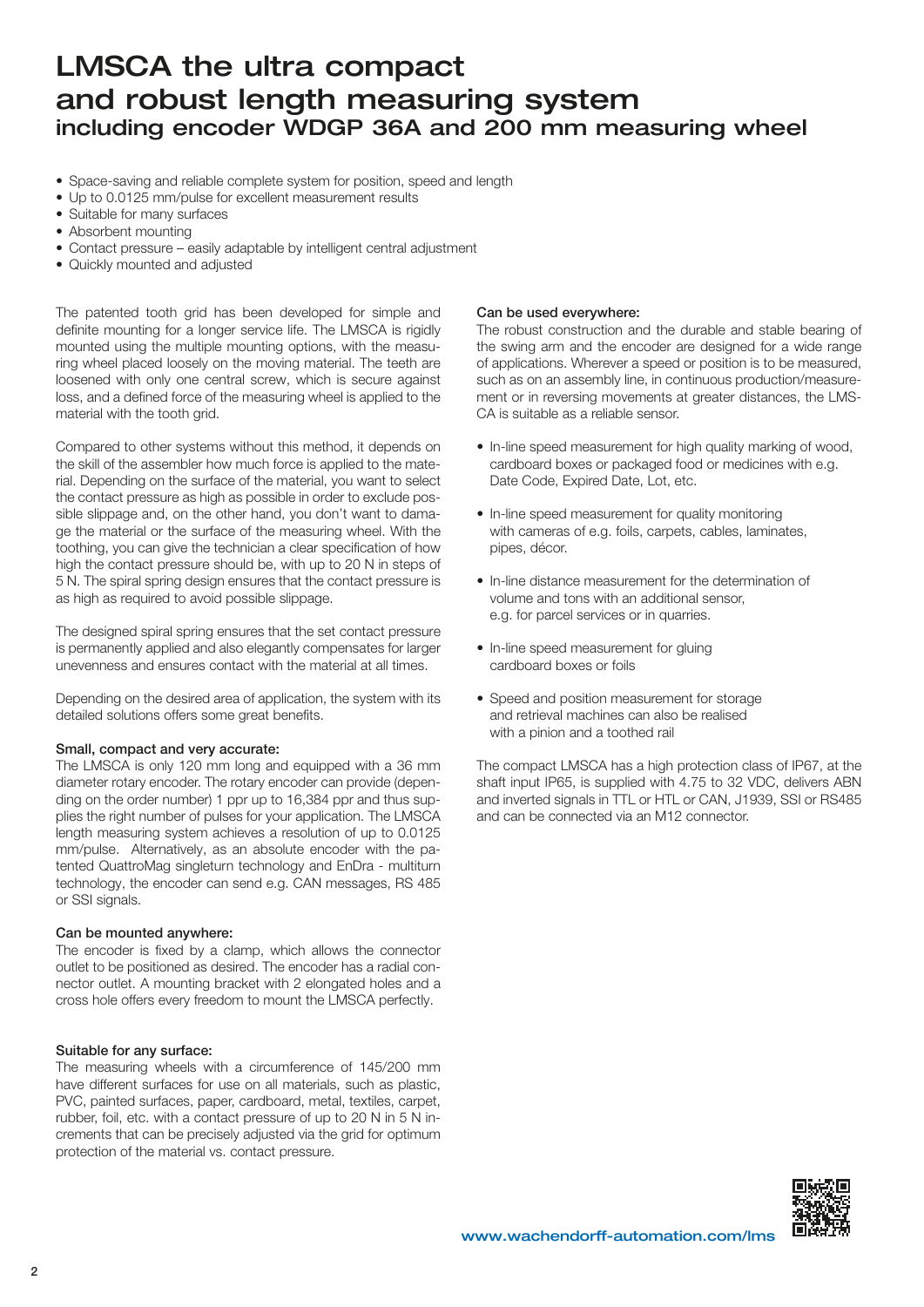# Quickly mounted – directly on the machine .. the LMSCA22 length measuring system

For assembly, simply attach the base plate to the position you have defined in the machine. The measuring system can be connected to the base plate with the captive central screw.





Range of application measuring wheel  $U = 200$  mm

1 LMSxxxKH Plastic, painted surfaces, paper, pasteboard, wood, metal, textiles.

2 LMSxxxKG Plastic, painted surfaces, paper, pasteboard, wood, metal, textiles.

3 LMSxxxNG Textiles.

For further assistance please feel free to contact us.

We would be happy to help you to find the suitable resolution, measurement wheel, cable length or other accessory to optimize your application.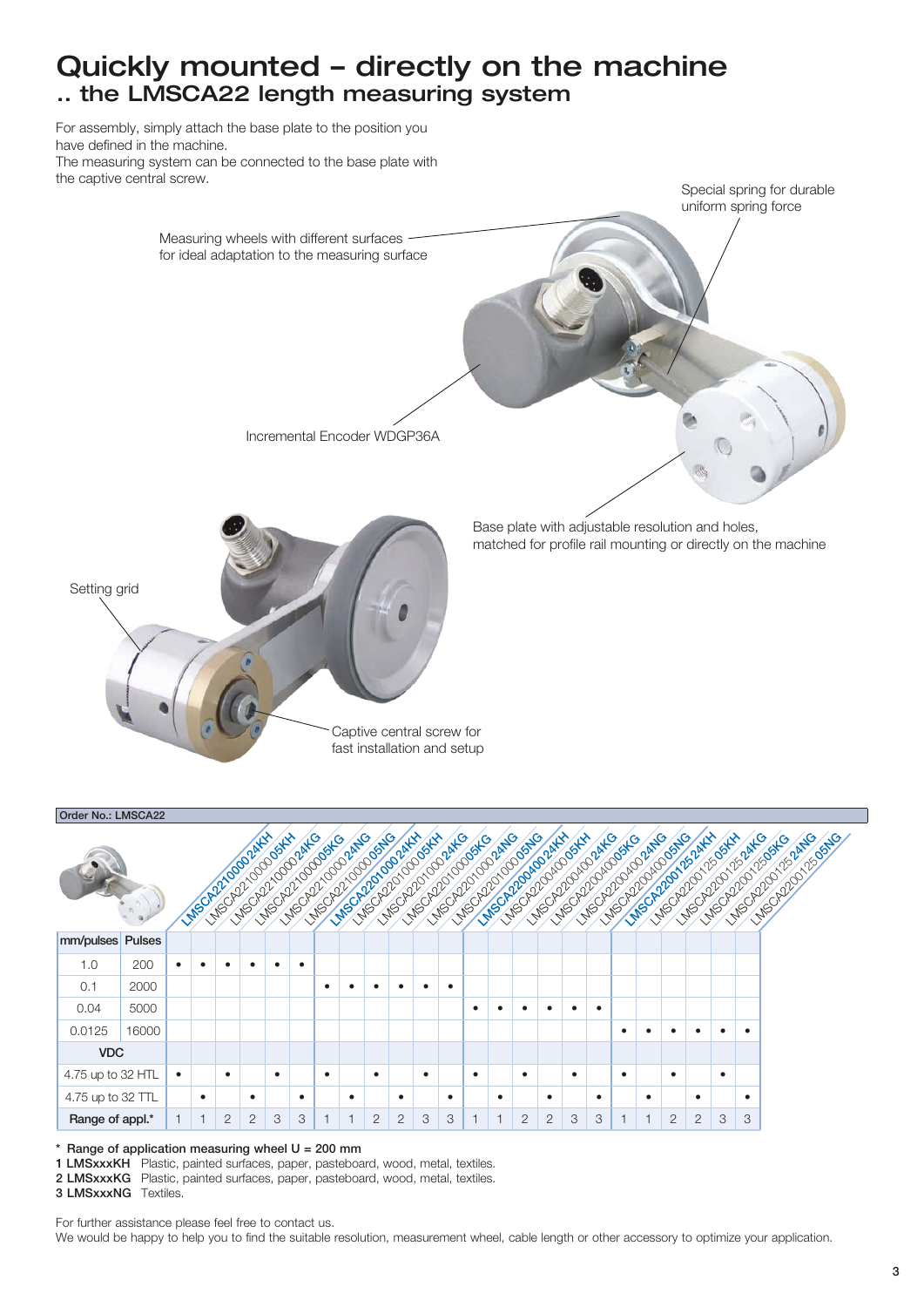# Easily mountable – with pre-assembled angle ... the LMSCA32 length measuring system

If direct mounting is not possible at the plant, we have a solution for it.



#### Order No.: LMSCA32 mm/pulses Pulses 1,0 200 • • • • • • 0,1 2000 • • • • • • 0,04 5000 • • • • • • 0,0125 16000 • • • • • • VDC 4.75 up to 32 HTL • • • • • • • • • • • • 4.75 up to 32 TTL • • • • • • • • • • • • **Range of appl.\*** | 1 | 1 | 2 | 2 | 3 | 3 | 1 | 1 | 2 | 2 | 3 | 3 | 3 | 1 | 1 | 2 | 2 | 3 | 3 | 1 | 1 | 2 | 2 | 3 | 3 LMSCA321000024KH LAMSCA320100024KH LAMSCA32040024KH LAMSCA32012524KH LMSCA3210000004 LMSCA320100005KH LANSCASOLING CORP LMSCA320125-2004 LAND ASSAULT - 1 LAMSCA32010024AG LASCASA CARE LAND CONDUCTION LASCASTIC COMPANY LASILING DIALOGUE LASCASCAS LAND LASCO DE CATALOGIE LAND COOPERTY LASO DO COLLEGE LANGUAN DE COMPAGN LASCASCASA RANG LAMSCA321000000000 LASIC USE OF CASAL LAND AND DOMESTIC LMSCA320012505NG

Range of application measuring wheel  $U = 200$  mm

1 LMSxxxKH Plastic, painted surfaces, paper, pasteboard, wood, metal, textiles.

2 LMSxxxKG Plastic, painted surfaces, paper, pasteboard, wood, metal, textiles.

3 LMSxxxNG Textiles.

For further assistance please feel free to contact us.

We would be happy to help you to find the suitable resolution, measurement wheel, cable length or other accessory to optimize your application.